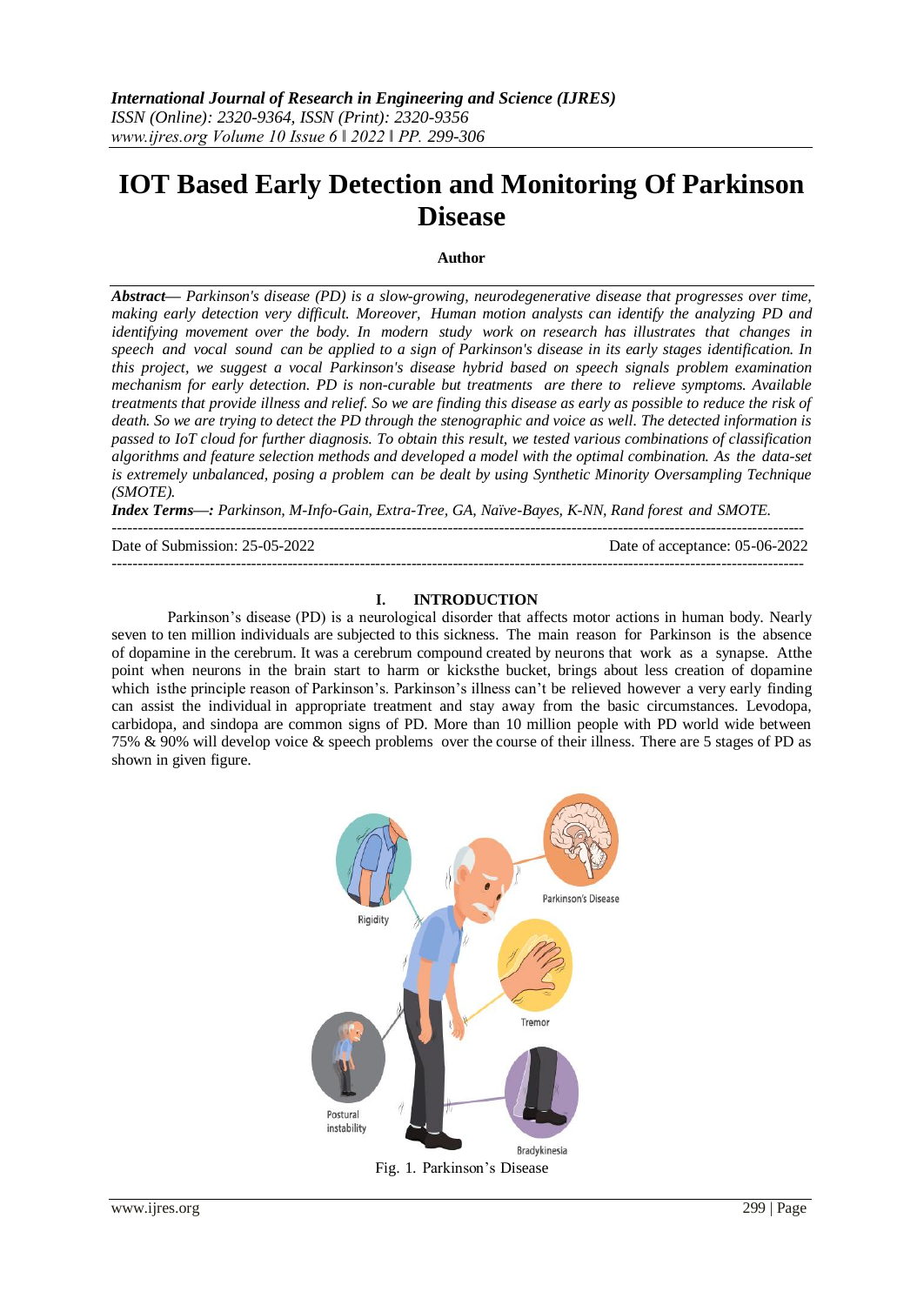# **II. SYMPTOMS**

#### *A. Parkinson's SYMPTOMS*

PD has moderate early symptoms that are sometimes unnoticed, But as the disease improves, then symptoms become more serious. PD symptoms are different from each person. NON-motor and motor symptoms are the first signs of Parkinson's disease. Non-motor symptoms include psychotic symptoms, somnolence, sensory disturbances, and disturbances in blood metabolism, while motor symptoms include dyskinesia, tremor, stiffness, and loss of movement. Parkinson's disease is characterised by changes in speech, tremor, delayed movement, altered handwriting, tight muscles, decreased posture and balance, and the loss of postural stabilization.

#### *B. DIAGNOSIS*

The early detection of PD is difficult because ofa few reasons. Predominantly the nervous system specialists



### **Parkinson's Disease Symptoms**

Fig. 2. Symptoms of Parkinson's disease

Further more development request experts can evaluate this sickness after checking on the history of pd patient & rehashed examines with both tedious & badly organized for patients because most of them are over sixty years old. Physician Knowledge Spaces, which analyze patient information and instructions, play an important role in the accurate detection of Parkinson's disease. Consequently, the conclusion or identification of Parkinson's is a difficult errand, since specialists are under pressure because of high responsibility. This has motivated us to prioritize the selection of emotional support networks that can help physicians in concluding PD interactions. It can be considered the second assessment of Parkinson's conclusions and further reduces the possibility of error due to the contribution of AI.

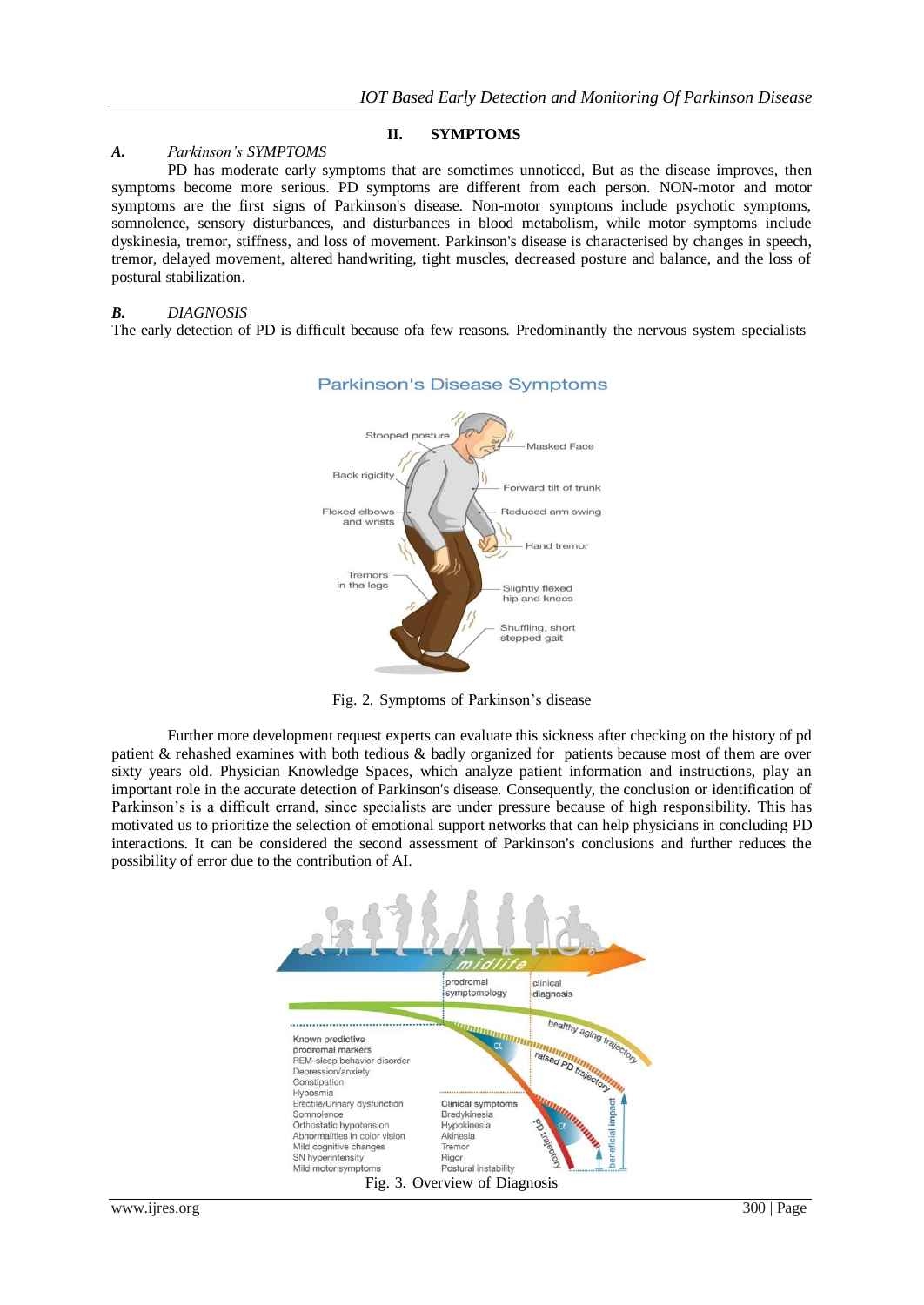# **III. KEY CONTRIBUTIONS OF THIS WORK IS THE FOLLOWING**:

Initially, the selection of feature was carried out using these methods such as MI gain, xtra tree and GA, and just 5 and 11 features were selected out of a total of 23. The chosen feature subset was utilised to train and test classifiers in order to find the optimal feature selection method and classifiers combination. Furthermore, the PD speech data set used is unbalanced because 148 of the 197 samples are from PD patients, therefore the SMOTE method is useful to address this issue. Overall, the performance of the three classifiers are very well. The combo of GA and random forest classifier was found to be superior to the decision support systems tested.

### **IV. LITERATURE SURVEY**

Sakar et al.[1] proposed a choice emotionally supportive network for the grouping of PD patients sickness. Utilizing different discourse handling calculations, valuable clinical data for the PD patients is separated & taken care of to AI. The element determination was finished by least excess greatest importance strategy and order was finished by six distinct classifiers.

Lahmirii and Shamuel[2] have utilized voice issue designs to the analysis of PD patients. Eight distinctive example positioning procedures for include choice as well as a nonlinear SVM classifer were utilized to recognize solid and PD infection patients. An accurateness of 92.212 percent was accomplished with the Wilkox measurement highlightrank strategy.

Grover ett al.[3] make sure an approach for Parkinson's infection seriousness forecast utilizing profound neural organization (DNN) & they brought together PD illness rating scale. Motor & Total UPDRS scores were completed in two exams.

Almeida et al.[4] presented a potation and discourse-based PD recognition paradigm. Using remarkable programming, the recorded indicators are pre-handled & separated into voiced flies & unvoiced flies. By Using highlight designing methods, a total of 144 pieces were extracted. Open CV 2.49 Toolbox completed the creation of K-NN, ML programming & SVM classifiers. The results showed that the tree planting task was more productive than the speaking task, with precision of 94.55 percent for the AC channel and 92.94 percent for the SP channel, respectively.

Sharma, Jain, et al.[5] established a Parkinson's disease expectancy model based on antlion advancement (ALO) computation. The three classifiers were fed the reduced component subset chosen by the suggested ALO computation, and the most extreme 95.91 percent exactness was achieved.

Tancer and Drogan [6] proposed a novel octopus based technique for rearrangement of gender & discovery of PD sickness. Highlights are first extricated through utilizing solitary worth decay strategy and afterward include choice was finished by neighborhood part examination. Unique classifiers were six which are utilized for classification

Using voice signals, Nissar et al.[7] established a PD detection. mRMR and RFE techniques were used to determine the components. Eight classifiers were used to group the data.

To define Parkinson's infection, Gunduz [8] presented two CNN-based approaches. In this work, the discourse data from the UCI archive was used. The main system was given the name highlight level blend, while the model level mix was given the term level of model mix. The level system is the most precise, with an accuracy of 86.9%.

The signal is converted to a spectrogram and the ALEXNET-prepared CNN is used for impurity separation. The following method used an equivalent pre-trained CNN model to extract features from the audio signal. The third method extracted simple acoustic signatures, virtual reflections, and real reflections and supported them in the classifier. The results show that the multifaceted perceptron classifier achieves the usual 99.3% accuracy.

Using an improved version of the BAT method, Olivares et al. [13] propose a system for recording Parkinson's disease. They were selected to feed the 23 neurons in the model's input layer directly. The proposed approach achieves an accuracy of 96.74% with a loss of 3.27%.

# **V. PARKINSON'S SPEECH DATA-SET**

This study makes use of a publicly available data collection from the UCI repository. Speech signals from 9 healthy people & 24 people with PD were included over dataset. Maximum Little of the University of Oxford generated data set. The data set's 194 rows corresponded to the vocal measurements by thirty one people, & each one represents a different speech attribute. PD patients account for 148 of the 194 voice measurements, whereas healthy people account for the rest.

Polat [9] proposes a hybrid model to recognize Parkinson's disease using voice signals. The first dataset is preprocessed using SMOTE technique. The classification is done by a random forest classifier and the accuracy achieved is 94.82%.

By examining the speech problems of Parkinson patients, Mostafa et al.[10] approached a PD diagnosis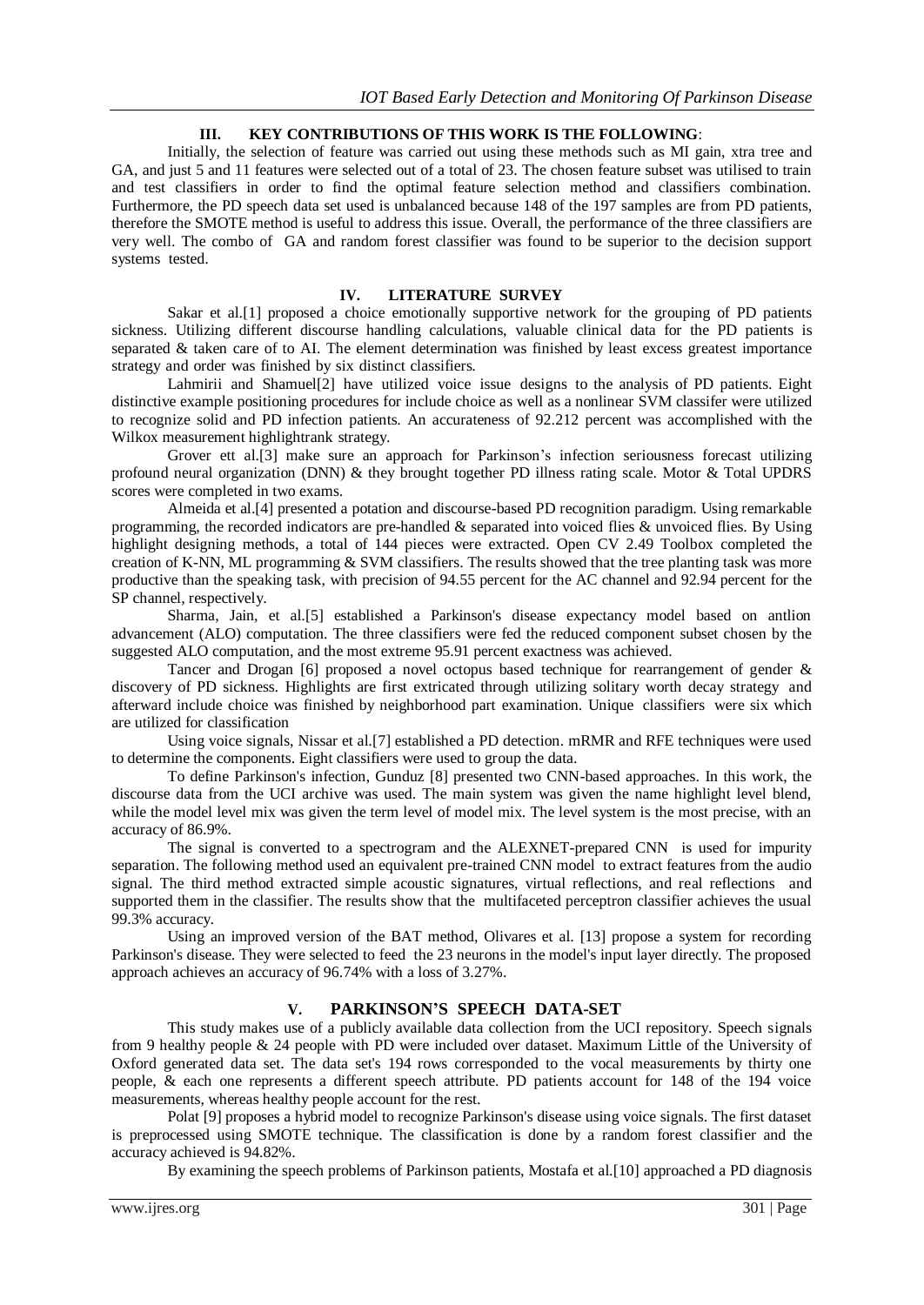approach. For feature selection, a multiple novel feature assessment method was applied. Five alternative classifiers are used to evaluate the result of the reduced feature subset, with the random-forest classifier outperforming the others with 99.5 percent accuracy.

Tuncer et al.[11] demonstrated How can vowels be used to recognize PD. After the data preprocessing through MAMA tree, the include decision were made using a specific value decay and alleviation based technique. Eight classifiers were responsible for the arrangement. Using the KNN - classifier, a precision of 92.46 percent was obtained.

For PD diagnosis, Zahid et al.[12] presented a spectrogram-based profound component extraction technique. This review made use of PC-GITA information in Spanish.. Three distinct techniques wereproposed in this review. In the principal approach, discourse

### **VI. METHODOLOGY**

The suggested machine is designed to evaluate Parkinson's disease through the use of signals conversation. The proposed mixture framework which consists a element choice, class adjusting, and characterizationorganizes as displayed. Highlights from UCI PD discourse informational index were chosen by 3 techniques. Element choice strategies utilized are additional tree, common data gain and hereditary calculation. There is an issue of class awkwardness in the informational collection in light of the fact that out of 194 cases, 148 examples are identified with PD patients and the restidentified with sound people. Numerous scientists have overlooked this issue yet it influences the presentation of the arrangement framework. This issue can be settled by over-sampling and under-sampling strategies.

To solve this problem, Synthetic Minority Oversampling Strategy (SMOTE) is used. SMOTE minority tests are artificially generated from existing samples of information indexes. Placement was done with the naive Bayes classifier, the nearest neighbor method, and the random forest classifier.

## *A. Feature selection method*

.

Include determination is the most famous pre-handling strategy broadly used to distinguish significant elements



Fig. 4. Block Diagram

from an informational collection. The benefits of utilizing the ideal component choice strategy are; it diminishes the dimensionality of information just as upgrading the exhibition of the model.Three Feature determination techniques are utilized in this review and 5 and 11 highlights out of 23elements are chosen.

# *B. importance of the feature using extra-tree classification algorithm*

This is a type of synthetic learning method that aggregates the results of several uncorrelated decision trees collected in a "forest" and produces a classification result. The idea is basically the same as the Rand Forest classifier, the way the background selection tree evolves. Each decision tree in the additional tree forest is built from the first preliminary test. Then, at this point in each test center, each tree gets an anomaly version of k features from the feature list. From this example, each choice tree should choose the best tree component to represent the information according to some numerical model (usually Gini). Index) Split). This example of a random element creates several individual decision trees.

# *C. Mutual information gain algorithm*

It is a channel strategy for include determination. The data gain of each element is determined with regards to the reliance of the objective component on the chose include. The worth of data gain goes from zero to one. Higher data gain highlights are picked in light of the fact that they contribute more to the arrangement interaction. It is often used in building a decision tree from a training dataset, This minimizes entropy and optimally shares the set Group data for efficient classification. In this slightly different usage, the calculation is called mutual information between two random variable.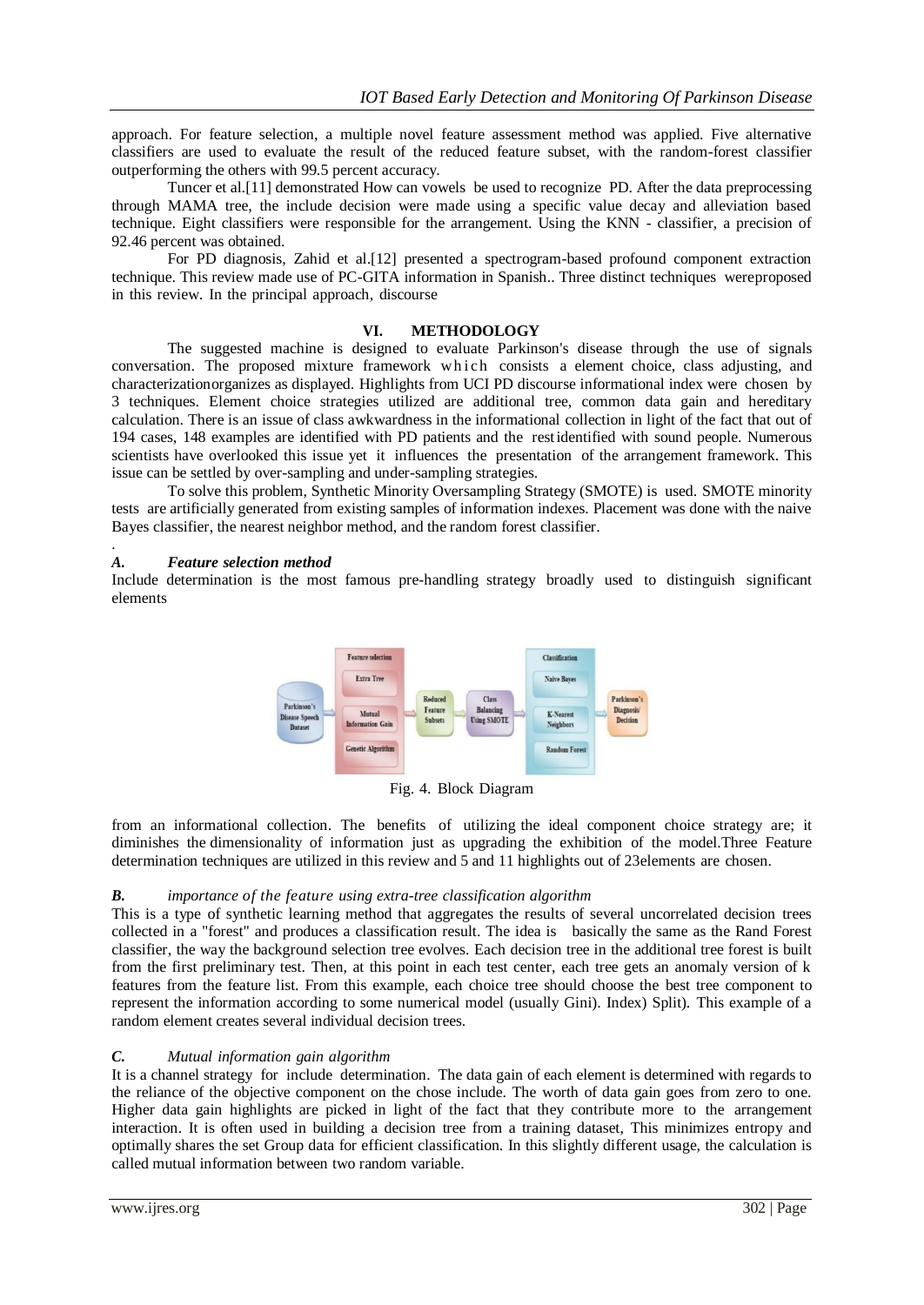# *D. genetic-algorithm (GA)*

It was a functional wrapper selection method that belongs to the category of evolutionary algorithms. The fitness function selects the best of each generation and passes them to the next generation.

The genetic algorithm supports multi-objective optimization. A genetic algorithm is adapted to noisy environments. Powerful genetic algorithm against local minima/max. The genetic algorithm uses transformation rules probability. The genetic algorithm uses information about benefits (objective functions), not derivatives. Genetic algorithms perform well on mixed discrete functions.

# **VII. MACHINE-LEARNING CLASSIFIERS**

# *A. Naive bayes (NB)*

NB is a characteristic probability calculation that reduces the Bayesian hypothesis to predict outcomes. The analystshave utilized this classifier in different fields because of its straightforwardness, for example, spam separating, record arrangement and illness forecast or analysis. This classifier chips away at the supposition that a specific component of a given class isn't straightforwardly identified with some other highlights known as class restrictive autonomy. So utilizing this informational collection we want to conclude that whether or not we should play on a specific day as indicated by the climate conditions. So to tackle this issue, we really want to follow a few stages like:Convert the given informational index into recurrencetables.

## *B. K closest neighbor (K-NN)*

KNN is a supervised AI classifier used for regression and organization. The k-nn classifier employs sluggish learning or event-based learning. Sluggish learning refers to the process of grouping. K-NN is an AI classifier that is used for both characterization and relapse. Sluggish learning implies during arrangement entire preparing information is utilizedin light of the fact that there is no specific preparing stage.K-NN is very easy to use. In other cases, there is a position where the classes are distinguished by the nearest neighbor, which is determined by the Euclidean distance. The class of each neighbor is determined. The new casesis allocated by greater part casting a ballot between neighbors.

## *C. random-forest*

RF is a troupe managed AI calculation that can be utilized for relapse just as arrangement. The irregular woods makes numerous choice trees and haphazardly picks the information tests. Every choice tree gives the expectation lastly, the best outcome is picked by doing casting a ballot. Another example is arranged by going down through every choice tree of the timberland. Every choice tree is prepared by an alternate piece of the informational collection so it gives various results. The last grouping result is finished by either most decisions in favor or the normal of the relative multitude of trees in RF. The following figure shows an irregular edge forest with three different selection trees. Each tree is created with an example of random information. Each component (f1f9) is addressed by a circle and the result class  $(X, Y)$  is addressed by a square.

Fig.5. random-forest with three distinct decision tree



# **VIII. EXPERIMENTAL RESULTS AND DISCUSSIONS**

The categorization procedure employs features with a high information gain value. This feature has been chosen from a total of 11 options.

Among the three FSM approaches, the genetic algorithm performs well and selects only 5 features. Ensuing to picking the components by different component assurance methods,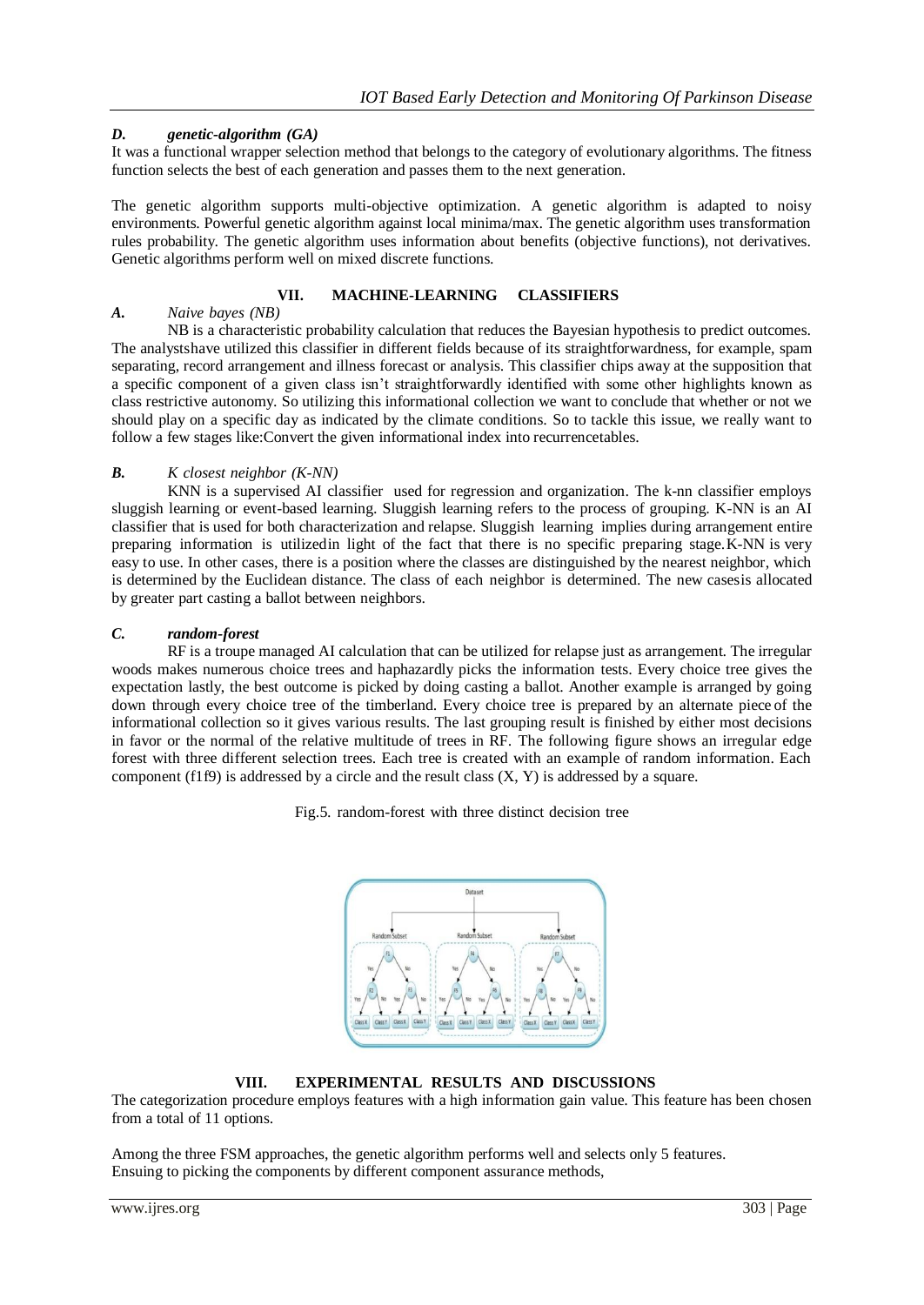. With 82.67 percent precision, the inherited computation overcomes three component decision strategies.

| Feature selection method          | No of<br>feature<br>selected | Features                                                                                                                           |
|-----------------------------------|------------------------------|------------------------------------------------------------------------------------------------------------------------------------|
| Extra tree                        | $\frac{1}{2}$                | MDVP:Fo(Hz), MDVP:Flo(Hz), MDVP:Fhi(Hz), MDVP:Jitter(Abs), Shimmer:APQ5, DFA,<br>NHR, PPE, RPDE, spread1, spread2                  |
| Mutual information gain algorithm | $\frac{11}{2}$               | MDVP:Fo(Hz), MDVP:Flo(Hz), MDVP:Fhi(Hz), MDVP:Jitter(Abs), Shimmer:APQ5,<br>MDVP:Shimmer(dB), MDVP:APQ, HNR, PPE, spread1, spread2 |
| Genetic algorithm                 | 05                           | MDVP:Fo(Hz), MDVP:Shimmer(dB), MDVP:PPQ, spread1, spread2                                                                          |

Fig. 6. Features are selected using feature selection method(FSM)

|  | Fig. 7. Performance of Naive -bayes classifier with FSM |  |  |  |
|--|---------------------------------------------------------|--|--|--|
|  |                                                         |  |  |  |

| Feature selection algorithm | Accuracy (%) | Sensitivity (%) | Specificity (%) | Precision $(\%)$ | $F$ -measure $(\%)$ | <b>AUC</b> |
|-----------------------------|--------------|-----------------|-----------------|------------------|---------------------|------------|
| All features                | 69.57        | 63.94           | 87.50           | 94.00            | 76.11               | 0.820      |
| Extra tree                  | 80.63        | 76.19           | 85.03           | 83.58            | 79.71               | 0.898      |
| Mutual information gain     | 84.00        | 73.46           | 94.55           | 93.10            | 82.12               | 0.903      |
| Genetic algorithm           | 84.67        | 73.46           | 95.91           | 94.73            | 82.75               | 0.912      |

This table shows the performance of the nearest neighbor classifier for all features and the reduced feature subset created using the feature selection method. The classifier display was queried against different subsets of departments with 90.45 percent accuracy. Naive screen The table shows the Bayes classifier for all entities and a reduced subset of the components selected by the entity selection process. The genetic algorithm is superior to the three feature selection approaches.

Fig. 8. The best known neighbor performance with FSM

| Feature selection algorithm | Accuracy (%) | Sensitivity (%) | Specificity (%) | Precision (%) | $F$ -measure $(\%)$ | <b>AUC</b> |
|-----------------------------|--------------|-----------------|-----------------|---------------|---------------------|------------|
| All features                | 75.68        | 82.99           | 54.16           | 84.72         | 83.48               | 0.686      |
| Extra tree                  | 86.35        | 78.91           | 93.87           | 92.80         | 85.29               | 0.864      |
| Mutual information gain     | 86.37        | 77.55           | 95.23           | 94.21         | 85.07               | 0.864      |
| Genetic algorithm           | 91.45        | 89.11           | 93.87           | 93.57         | 91.28               | 0.915      |

The table below shows the performance of the Random Forest classifier when reducing the subset of features selected by all features and feature selection procedures. With 93.58% accuracy, the genetic algorithm is superior to the remaining three feature selection approaches.

| Feature selection algorithm | Accuracy (%) | Sensitivity (%) | Specificity (%) | Precision (%) | F-Measure (%) | <b>AUC</b> |
|-----------------------------|--------------|-----------------|-----------------|---------------|---------------|------------|
| All features                | 84.94        | 94.55           | 56.25           | 86.87         | 90.55         | 0.896      |
| Extra tree                  | 94.58        | 91.83           | 97.27           | 97.12         | 94.40         | 0.987      |
| Mutual information gain     | 94.57        | 93.19           | 95.91           | 95.80         | 94.48         | 0.987      |
| Genetic algorithm           | 95.58        | 93.19           | 97.95           | 97.85         | 95.47         | 0.989      |

Fig. 9. The best known random performance with FSM

#### *A. IMPROVEMENT IN ACCURACY BY FEATURE SELEC- TION)*

Figure 1 shows a comparative evaluation of the classifier accuracy improvement using a feature selection approach. Using a smaller feature subset identified using the feature selection approach improves the accuracy of all three classifiers. The genetic algorithm has improved the performance of all classifiers over previous feature selection methods.



Fig. 10. Comparative analysis of FSM with classifiers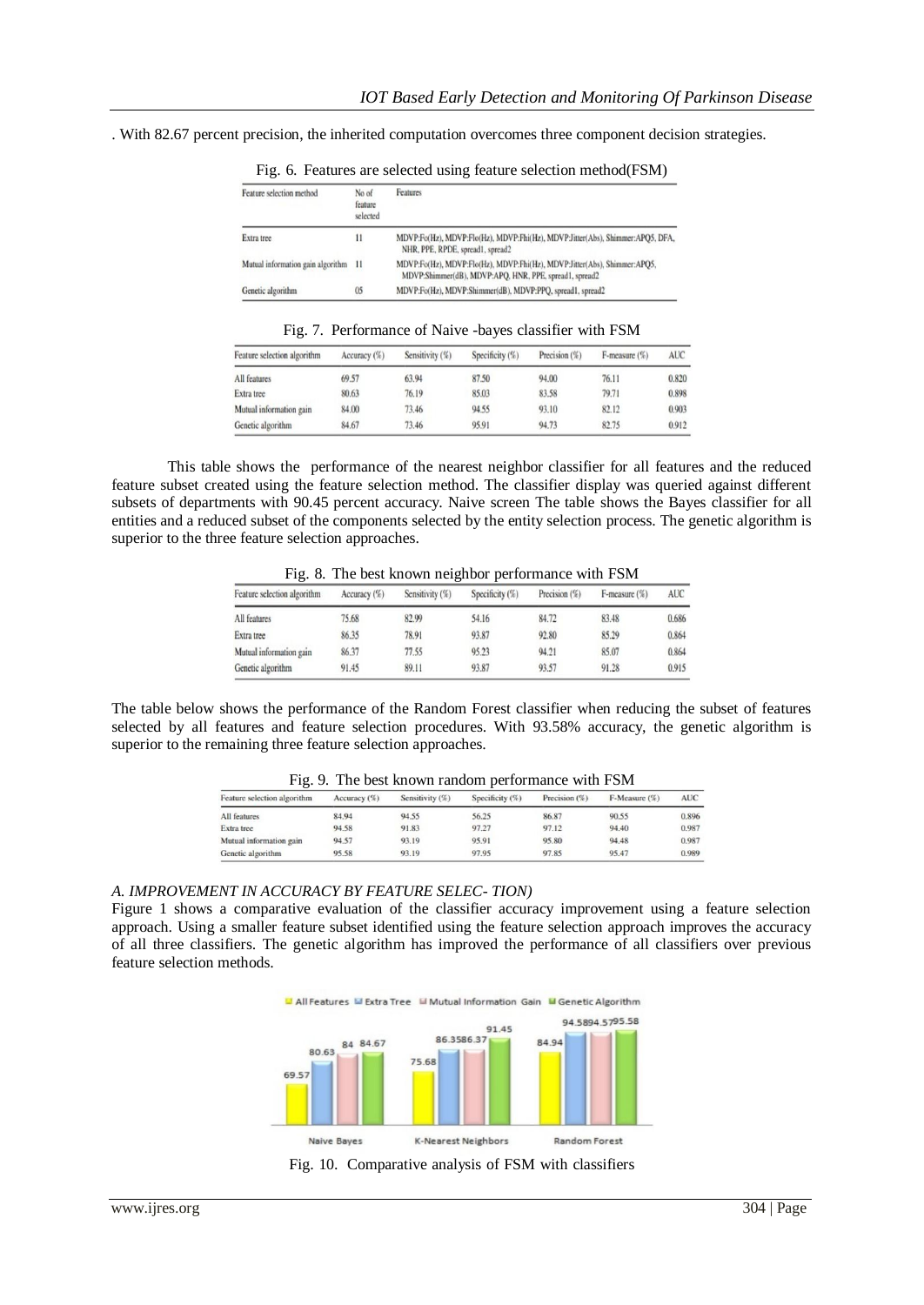The performance of the Bayes classifier is improved by more than 21% and the performance of the most well-known adjacency approach is improved by 20%, and the overall performance of the rand forest algorithm is improved by 12%. The accuracy of 95.58 is achieved by combining the genetic set of rules with the random-forest classifier.



The receiver operating characteristic (ROC) curve was also used as the display limit. The ROC chart is a graphical representation of the classifier presentation. The true positive rate and the false positive rate are plotted on the ROC graph. The AUC value can range from 0 to 1. The higher the AUC value, the better the system works. Figure 1 shows the presentation of the classifiers of the highlights selected by the genetic algorithm. Regarding AUC, all classifiers performed well, with the random forest classifier achieving the highest AUC of 0.97.

#### **IX. CONCLUSION**

Parkinson's disease is a long-term illness. Therefore, early detection is the simplest approach to improve patients' lives. Symptoms of Parkinson's disease can be alleviated with appropriate treatment, a balanced diet and exercise. The goal of this project is to use voice cues to predict the early stages of Parkinson's disease. For a collection of scientific data, there may not be a universal method of classification or feature classification. To find high-quality results, one must use one-of-a-kind procedures.

Authors have attempted different strategies and located the exceptional aggregate. The consequences propose that using the characteristic selection technique is effective as it reduces complexity and increases accuracy. With 95.58 percent accuracy, the suggested hybrid device outperforms a few recent current works. The proposed machine does not replace medical professionals, However, it can be used as a second opinion to analyze Parkinson's disease. The author plans to test the proposed method in the large stats voice and language unit in the future. Slowness and tremors are also early signs of Parkinson's disease and have a negative effect on the brain. so the author is also planning to develop a device to detect Parkinson's disease with handwritten drawings.

#### **REFERENCES**

- [1]. Almeida, J. S., Rebou¸cas Filho, P. P., Carneiro, T., Wei, W., Damaˇseviˇcius, R., Maskeli¯unas, R., de Albuquerque, V. H. C. (2019). Detecting Parkinson's disease with sustained phonation and speech signals using machine-learning techniques. Pattern Recognition Letters, 125, 55–62. https://doi.org/10.1016/j.patrec. 2019.04.005.
- [2]. Chandrashekar, G., Sahin, F. (2014). A survey on feature se- lection methods. Computers Electrical Engineering, 40(1), 16–28. https://doi.org/10.1016/j.compeleceng.2013.11.024 ..
- [3]. Emamzadeh, F. N., Surguchov, A. (2018). Parkinson's disease: Biomark- ers, treatment, and risk factors. Frontiers in Neuro science,12, 612.https://doi.org/10.3389/fnins.2018.00612.
- [4]. Gunduz, H. (2019). Deep learning-based Parkinson's disease classi- fication using vocal feature sets. IEEE Access, 7, 115540– 115551. https://doi.org/10.1109/ACCESS.2019.2936564
- [5]. Lahmiri, S., Shmuel, A. (2019). Detection of Parkinson's disease based on voice patterns ranking and optimized support vector ma- chine. Biomedical Signal Processing and Control, 49, 427–433.https://doi.org/10.1016/j.bspc.2018.08.029.
- [6]. Lamba, R., Gulati, T., Al-Dhlan, K. A., Jain, A. (2021). A systematic approach to diagnose Parkinson's disease through kinematic features extracted from handwritten drawings. Journal of Reliable Intelligent Environments, 1–10. https://doi.org/10.1007/s40860- 021-00130-9
- [7]. Lamba, R., Gulati, T., Jain, A. (2020). Comparative analysis of Parkin- son's disease diagnosis system. Advances in Mathematics ScientificJournal, 9(6), 3399–3406. https://doi.org/10.37418/amsj.9.6.20
- [8]. Rani, P., Kumar, R., Jain, A., Lamba, R. (2020). Taxonomy of machine-learning Algorithms and its Applications. Journal of Computational and Theoretical Nanoscience, 17(6), 2509–2514. https://doi.org/10.1166/jctn.2020.8922.
- [9]. Remeseiro, B., Bolon-Canedo, V. (2019). A review of feature selection methods in medical applications. Computers in Biology and Medicine. https://doi.org/10.1016/j.compbiomed.2019.103375
- [10]. ] Little, M., McSharry, P., Hunter, E., Spielman, J., Ramig, L. (2008). Suitability of dysphonia measurements for telemonitoring of